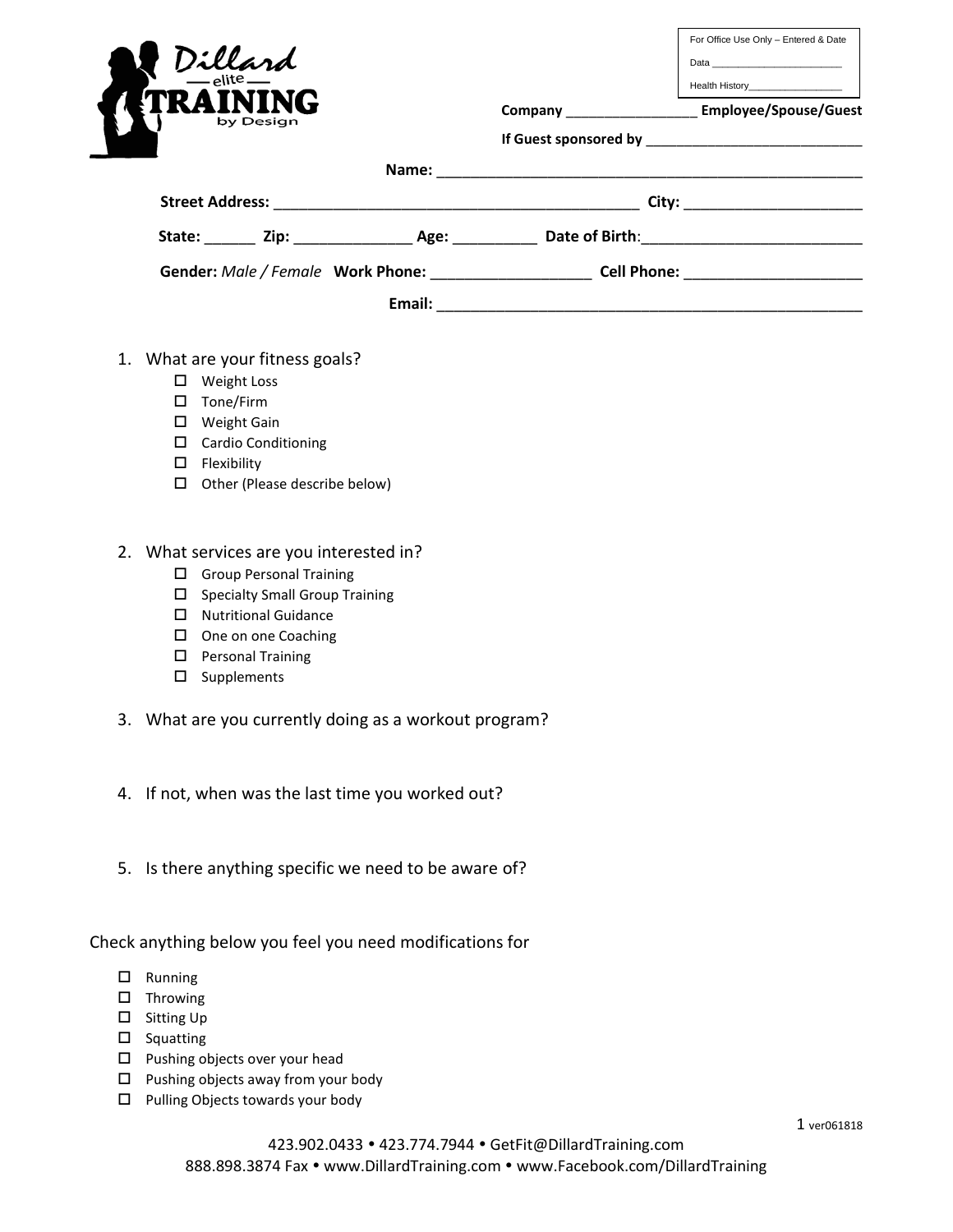Health History\_\_\_\_\_\_\_\_\_\_\_\_\_\_\_\_\_\_

For Office Use Only – Entered & Date

Data



**Name:\_\_\_\_\_\_\_\_\_\_\_\_\_\_\_\_\_\_\_\_\_\_\_\_\_\_\_\_\_\_\_\_\_\_\_\_\_\_\_\_\_\_\_\_\_**

# Informed Consent

By signing this document, I acknowledge that I have voluntarily chosen to participate in a program of progressive physical exercise known as Dillard Training. (Hereinafter referred to as the "program") By signing this document, I acknowledge that I have been informed of the strenuous nature of the program and the potential for unusual physiological results including, but not limited to abnormal blood pressure, fainting, heart attack or death.

**By signing this document, I assume to the extent legally permissible, all responsibility and risk for my health and well being and hold harmless; Dillard Training, Bill Dillard , Patti Dillard, any trainer or assistant contracted by Dillard Training, Fit One Gym, McKee, MERC, Sunland Corporate Center, US Xpress, Hamilton County, The Well, Kenco Group, Cleveland Fitness Studios, Inc, EPB, Standifer Place Apartments, and NHE Property Management & Development from all damages or claims directly or indirectly resulting my participation in the program.** 

**By signing this document, I give permission for Dillard Training to use any photographs and video taken that I am in to be used in any marketing, (i.e. print, flyers, Facebook, Twitter, YouTube, DillardTraining.com, etc.)**

# **I understand that I am exercising at my own risk.**

**I understand that Dillard Training and Bill Dillard welcome and encourage questions about exercise procedures, recommendations and the Program.**

**Signature Date**

# **WAIVER**

By signing this document, I acknowledge that I have been informed of the need to obtain a physician's examination of two or more risk factors are acknowledged as set for the in the Aerobic and Fitness Association of America's Standards and Guidelines and obtain approval prior to beginning the Program.

**The risk factors are listed in paragraph 3 of the Program's required Health History Form which I have read completed and understand. I understand that I cannot participate in the program if I have two or more risk factors of Cardiovascular Disease until a Medical Release/Physician's approval is submitted to the Program staff. The program will be responsible for providing me with the necessary form and it will be my responsibility to submit this form to my Dr. and return it to Bill Dillard owner of Dillard Training prior to participation in the program.**

**Signature Date Date Date Date Date Date Date** 

2 ver061818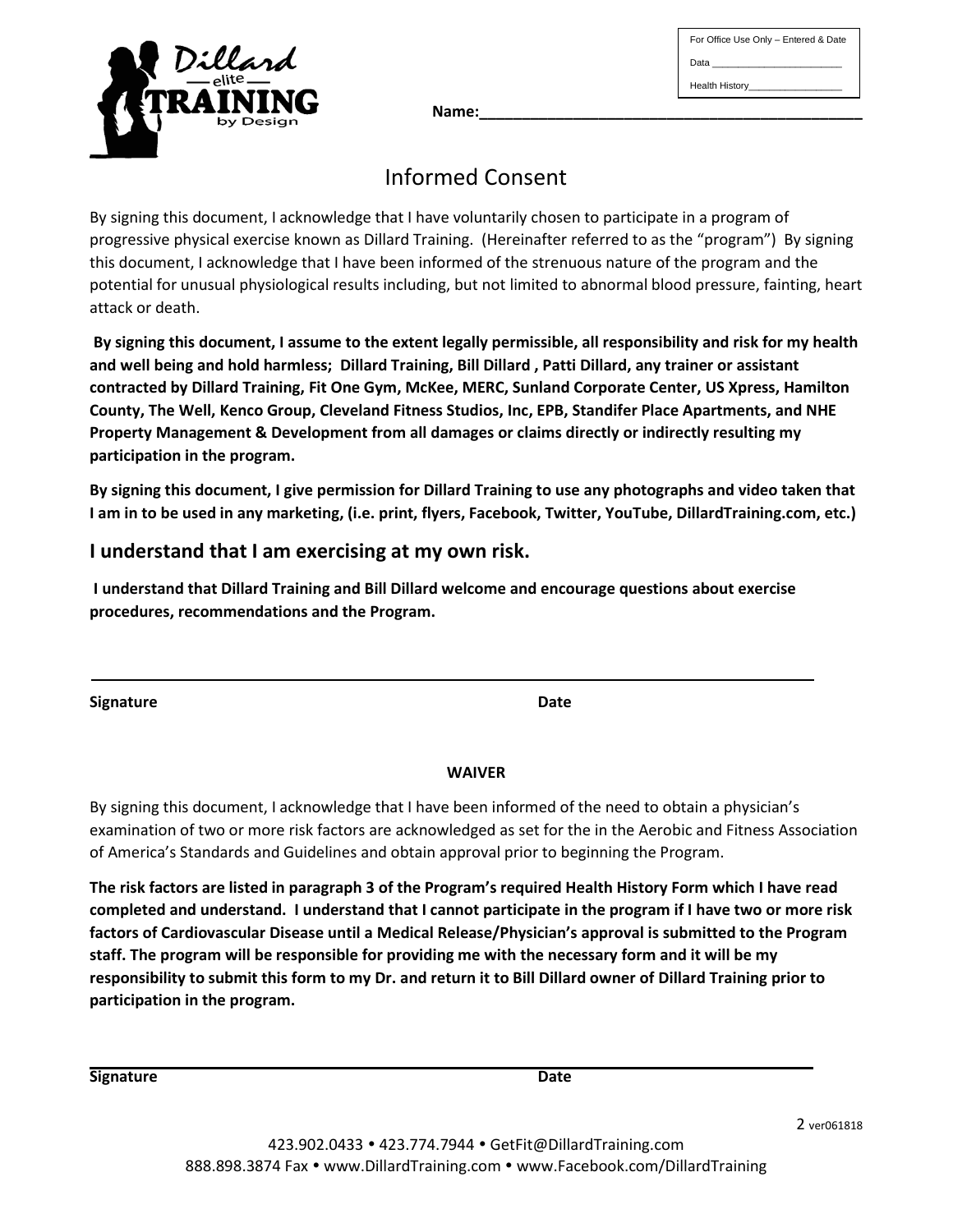For Office Use Only – Entered & Date Data Health History\_\_\_\_\_



Name: **With a set of the set of the set of the set of the set of the set of the set of the set of the set of the set of the set of the set of the set of the set of the set of the set of the set of the set of the set of the** 

## **Health History**

*Please provide the following information as accurately and completely as possible.*

#### **1. Known Cardiovascular, Pulmonary or Metabolic Disease**

Have you been diagnosed with any of the following diseases/disorders/conditions or had any of the following procedures?

\_\_\_\_\_\_\_\_\_\_\_\_\_\_\_\_\_\_\_\_\_\_\_\_\_\_\_\_\_\_\_\_\_\_\_\_\_\_\_\_\_\_\_\_\_\_\_\_\_\_\_\_\_\_\_\_\_\_\_\_\_\_\_\_\_\_\_\_\_\_\_\_\_\_\_\_\_\_\_\_ \_\_\_\_\_\_\_\_\_\_\_\_\_\_\_\_\_\_\_\_\_\_\_\_\_\_\_\_\_\_\_\_\_\_\_\_\_\_\_\_\_\_\_\_\_\_\_\_\_\_\_\_\_\_\_\_\_\_\_\_\_\_\_\_\_\_\_\_\_\_\_\_\_\_\_\_\_\_\_\_

- □ Yes □ No Myocardial infarction ("heart attack")
- □ Yes □ No Stroke or ischemic attack ("mini-stroke")
- □ Yes □ No Heart bypass surgery or other heart surgery
- □ Yes □ No Coronary catheterization and/or angioplasty
- □ Yes □ No Abnormal ECG (tachycardias, heart blocks, etc.)
- □ Yes □ No Other cardiovascular disease/disorder (aneurysm, etc.)
- □ Yes □ No Asthma or chronic pulmonary disease (COPD, etc.)
- □ Yes □ No Diabetes (insulin dependent, non-insulin dependent, etc.)
- □ Yes □ No Hyperlipidemia (high LDL, low HDL, etc.)

*Comment:* \_\_\_\_\_\_\_\_\_\_\_\_\_\_\_\_\_\_\_\_\_\_\_\_\_\_\_\_\_\_\_\_\_\_\_\_\_\_\_\_\_\_\_\_\_\_\_\_\_\_\_\_\_\_\_\_\_\_\_\_\_\_\_\_\_\_\_\_\_\_\_

#### **2. Signs or Symptoms Suggestive of Cardiovascular and Pulmonary Disease** Have you experienced any of the following? University of the conservating.<br>□ Yes □ No Dain/discomfort in your chect, jour or arms

| $\sqcap$ res $\sqcap$ INO.        | Pain/discomort in your chest, law or arms            |
|-----------------------------------|------------------------------------------------------|
| □ Yes □ No                        | Shortness of breath at rest or mild exertion         |
| $\sqcap$ Yes $\sqcap$ No $\sqcap$ | Dizziness or fainting spells                         |
| $\sqcap$ Yes $\sqcap$ No          | Difficulty breathing while lying down                |
| □ Yes  □ No                       | Swelling of your ankles                              |
| □ Yes  □ No                       | "Skipped" heart beats or a "racing" heart beat       |
| $\sqcap$ Yes $\sqcap$ No          | Occasional leg pain, especially while walking        |
| □ Yes  □ No                       | Heart murmur                                         |
| $\Box$ Yes $\Box$ No              | Fatigue or shortness of breath with usual activities |
| Comment:                          |                                                      |

# \_\_\_\_\_\_\_\_\_\_\_\_\_\_\_\_\_\_\_\_\_\_\_\_\_\_\_\_\_\_\_\_\_\_\_\_\_\_\_\_\_\_\_\_\_\_\_\_\_\_\_\_\_\_\_\_\_\_\_\_\_\_\_\_\_\_\_\_\_\_\_\_\_\_\_\_\_\_\_\_ **3. Risk Factors of Cardiovascular Disease** Do you have a personal history of any of the following? □ Yes □ No Cigarette smoking □ Yes □ No Obesity or highly overweight □ Yes □ No Physical inactivity □ Yes □ No High blood pressure (over 140/90 mmHg) -- *Blood pressure \_\_\_\_\_\_\_\_\_\_\_\_* □ Yes □ No High cholesterol (over 200 mg/dl) -- *Cholesterol* □ Yes □ No Diabetes or high blood sugar (over 110 mg/dl) -- *Blood glucose* □ Yes □ No Family history of heart attack/stroke, at young age  ${\it Comment:}$ \_\_\_\_\_\_\_\_\_\_\_\_\_\_\_\_\_\_\_\_\_\_\_\_\_\_\_\_\_\_\_\_\_\_\_\_\_\_\_\_\_\_\_\_\_\_\_\_\_\_\_\_\_\_\_\_\_\_\_\_\_\_\_\_\_\_\_\_\_\_\_\_\_\_\_\_\_\_\_\_

\_\_\_\_\_\_\_\_\_\_\_\_\_\_\_\_\_\_\_\_\_\_\_\_\_\_\_\_\_\_\_\_\_\_\_\_\_\_\_\_\_\_\_\_\_\_\_\_\_\_\_\_\_\_\_\_\_\_\_\_\_\_\_\_\_\_\_\_\_\_\_\_\_\_\_\_\_\_\_\_

\_\_\_\_\_\_\_\_\_\_\_\_\_\_\_\_\_\_\_\_\_\_\_\_\_\_\_\_\_\_\_\_\_\_\_\_\_\_\_\_\_\_\_\_\_\_\_\_\_\_\_\_\_\_\_\_\_\_\_\_\_\_\_\_\_\_\_\_\_\_\_\_\_\_\_\_\_\_\_\_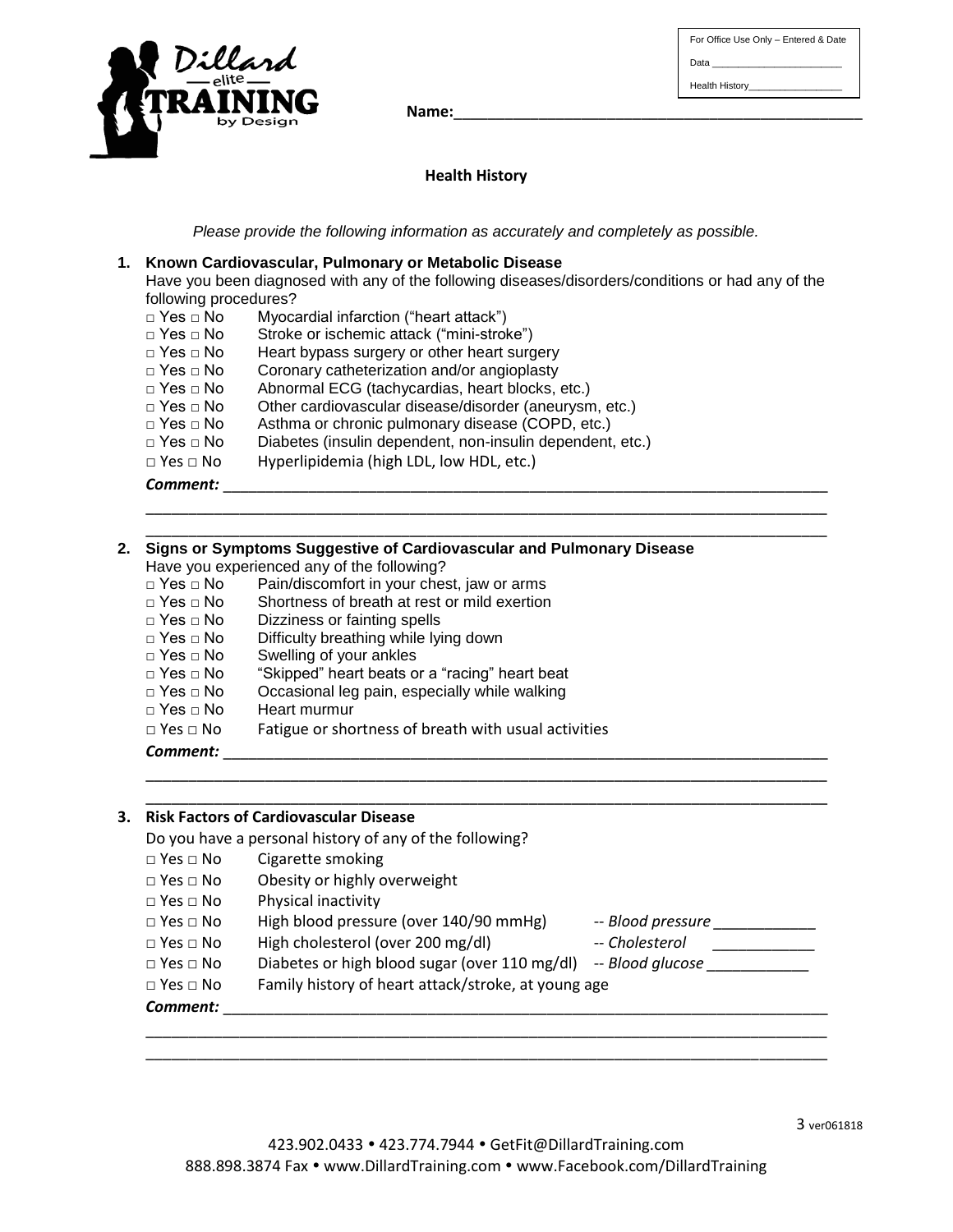For Office Use Only – Entered & Date

Data

Health History\_\_\_\_\_\_



Name:

\_\_\_\_\_\_\_\_\_\_\_\_\_\_\_\_\_\_\_\_\_\_\_\_\_\_\_\_\_\_\_\_\_\_\_\_\_\_\_\_\_\_\_\_\_\_\_\_\_\_\_\_\_\_\_\_\_\_\_\_\_\_\_\_\_\_\_\_\_\_\_\_\_\_\_\_\_\_\_\_ \_\_\_\_\_\_\_\_\_\_\_\_\_\_\_\_\_\_\_\_\_\_\_\_\_\_\_\_\_\_\_\_\_\_\_\_\_\_\_\_\_\_\_\_\_\_\_\_\_\_\_\_\_\_\_\_\_\_\_\_\_\_\_\_\_\_\_\_\_\_\_\_\_\_\_\_\_\_\_\_ \_\_\_\_\_\_\_\_\_\_\_\_\_\_\_\_\_\_\_\_\_\_\_\_\_\_\_\_\_\_\_\_\_\_\_\_\_\_\_\_\_\_\_\_\_\_\_\_\_\_\_\_\_\_\_\_\_\_\_\_\_\_\_\_\_\_\_\_\_\_\_\_\_\_\_\_\_\_\_\_

\_\_\_\_\_\_\_\_\_\_\_\_\_\_\_\_\_\_\_\_\_\_\_\_\_\_\_\_\_\_\_\_\_\_\_\_\_\_\_\_\_\_\_\_\_\_\_\_\_\_\_\_\_\_\_\_\_\_\_\_\_\_\_\_\_\_\_\_\_\_\_\_\_\_\_\_\_\_\_\_ \_\_\_\_\_\_\_\_\_\_\_\_\_\_\_\_\_\_\_\_\_\_\_\_\_\_\_\_\_\_\_\_\_\_\_\_\_\_\_\_\_\_\_\_\_\_\_\_\_\_\_\_\_\_\_\_\_\_\_\_\_\_\_\_\_\_\_\_\_\_\_\_\_\_\_\_\_\_\_\_

\_\_\_\_\_\_\_\_\_\_\_\_\_\_\_\_\_\_\_\_\_\_\_\_\_\_\_\_\_\_\_\_\_\_\_\_\_\_\_\_\_\_\_\_\_\_\_\_\_\_\_\_\_\_\_\_\_\_\_\_\_\_\_\_\_\_\_\_\_\_\_\_\_\_\_\_\_\_\_\_\_\_ \_\_\_\_\_\_\_\_\_\_\_\_\_\_\_\_\_\_\_\_\_\_\_\_\_\_\_\_\_\_\_\_\_\_\_\_\_\_\_\_\_\_\_\_\_\_\_\_\_\_\_\_\_\_\_\_\_\_\_\_\_\_\_\_\_\_\_\_\_\_\_\_\_\_\_\_\_\_\_\_\_\_

- **4. What is your current level of physical activity and exercise?**  *(Frequency, duration, types of activity, etc.)*
- **5. Other Information Concerning Personal Health History**

Do you have a personal history of any of the following? Orthopedic diseases, disorders and/or conditions:

□ Yes □ No Arthritis (osteo or rheumatoid)

- □ Yes □ No Joint pain or joint swelling
- □ Yes □ No Joint surgery
- □ Yes □ No Joint replacement
- □ Yes □ No Low back pain
- □ Yes □ No Osteoporosis ("low bone density")

#### Comment:

**6. Immunological / hematological diseases, disorders and/or conditions**

| $\Box$ Yes $\Box$ No | Cancer           |
|----------------------|------------------|
| $\Box$ Yes $\Box$ No | – Anemia         |
| □ Yes  □ No          | Immune disorders |
| <b>Comment:</b>      |                  |

#### **7. Female specific conditions**

- □ Yes □ No Pregnant (currently)
- □ Yes □ No Amenorrhea (infrequent menstruation)
- □ Yes □ No Menopause
- *Comment:* \_\_\_\_\_\_\_\_\_\_\_\_\_\_\_\_\_\_\_\_\_\_\_\_\_\_\_\_\_\_\_\_\_\_\_\_\_\_\_\_\_\_\_\_\_\_\_\_\_\_\_\_\_\_\_\_\_\_\_\_\_\_\_\_\_\_\_\_\_\_\_

#### **8. Drugs/Medications**

Please list any prescription or over the counter (OTC) drugs/medications you are currently taking. *(Drug/Medication Purpose/Reason for Taking)*

\_\_\_\_\_\_\_\_\_\_\_\_\_\_\_\_\_\_\_\_\_\_\_\_\_\_\_\_\_\_\_\_\_\_\_\_\_\_\_\_\_\_\_\_\_\_\_\_\_\_\_\_\_\_\_\_\_\_\_\_\_\_\_\_\_\_\_\_\_\_\_\_\_\_\_\_\_\_\_\_ \_\_\_\_\_\_\_\_\_\_\_\_\_\_\_\_\_\_\_\_\_\_\_\_\_\_\_\_\_\_\_\_\_\_\_\_\_\_\_\_\_\_\_\_\_\_\_\_\_\_\_\_\_\_\_\_\_\_\_\_\_\_\_\_\_\_\_\_\_\_\_\_\_\_\_\_\_\_\_\_ \_\_\_\_\_\_\_\_\_\_\_\_\_\_\_\_\_\_\_\_\_\_\_\_\_\_\_\_\_\_\_\_\_\_\_\_\_\_\_\_\_\_\_\_\_\_\_\_\_\_\_\_\_\_\_\_\_\_\_\_\_\_\_\_\_\_\_\_\_\_\_\_\_\_\_\_\_\_\_\_

\_\_\_\_\_\_\_\_\_\_\_\_\_\_\_\_\_\_\_\_\_\_\_\_\_\_\_\_\_\_\_\_\_\_\_\_\_\_\_\_\_\_\_\_\_\_\_\_\_\_\_\_\_\_\_\_\_\_\_\_\_\_\_\_\_\_\_\_\_\_\_\_\_\_\_\_\_\_\_\_ \_\_\_\_\_\_\_\_\_\_\_\_\_\_\_\_\_\_\_\_\_\_\_\_\_\_\_\_\_\_\_\_\_\_\_\_\_\_\_\_\_\_\_\_\_\_\_\_\_\_\_\_\_\_\_\_\_\_\_\_\_\_\_\_\_\_\_\_\_\_\_\_\_\_\_\_\_\_\_\_